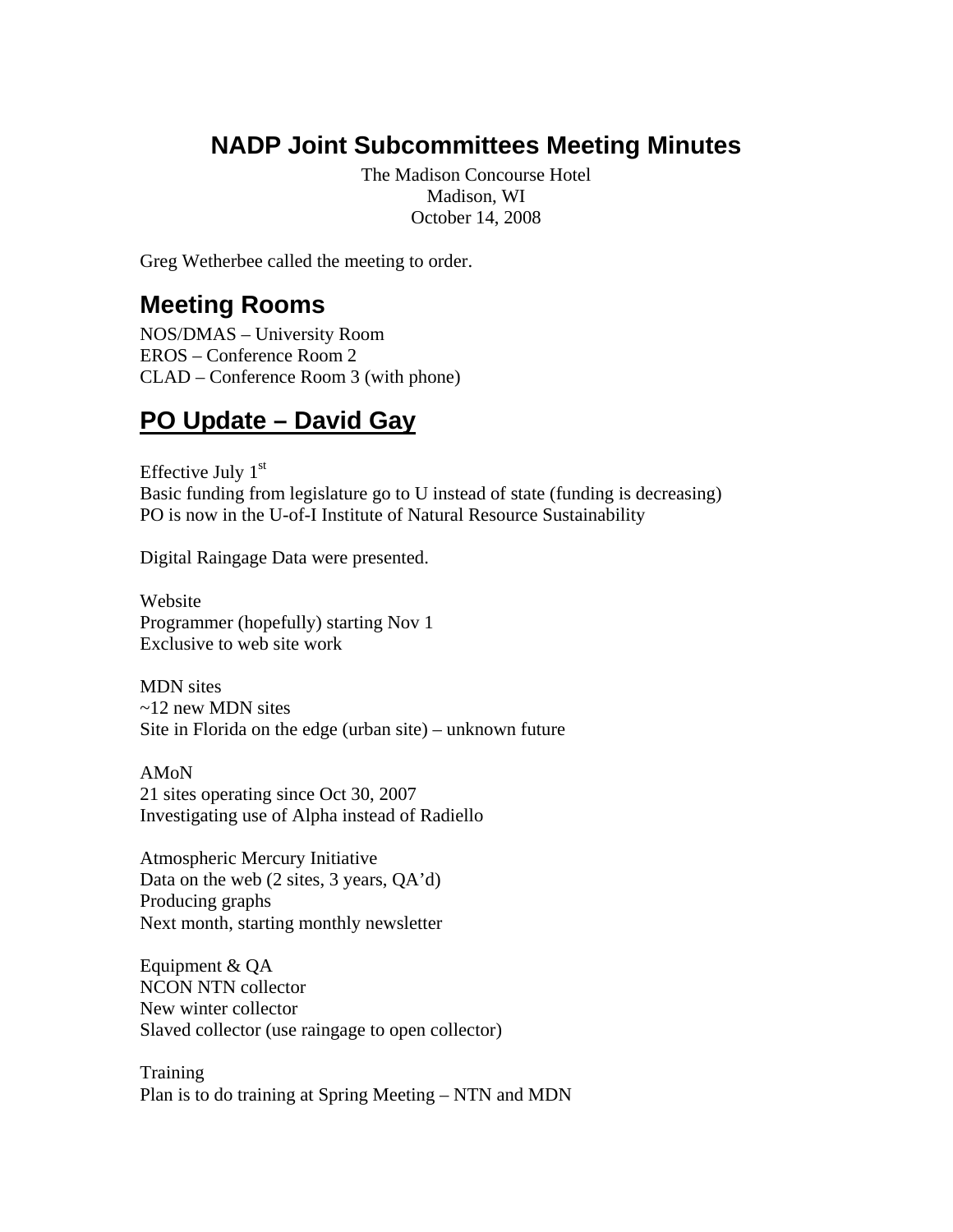Training Video in production (site liaisons collaborating)

## **E-gage and Web Site Update – Bob Larson**

57 gauges reporting 8 ready to go 40 ordered  $Total = 105$ 

### *Current Status*

Datalogger software issue – false precip – FIXED PDA Bluetooth problem – differences in HP software – FIXED, changing SOPs Lots of installation support and follow up (only a couple of load cell problems)

### *Future Work*

Continue upgrades of older raingages Continue testing of Pluvio2 and sensors Improve systems for transmitting data to labs

- o Validation of precip data
- o Upload

Develop SOPs

- o Raingages operation
- o Installation

# **Minutes from Spring 2008 Meeting**

Motion to approve by Chris Rogers Second by Tom Butler Approved.

## **Ion Exchange Resins – Tracy Dombek (CAL)**

Can be modified to do fog collection

#### *Potential to add to network*

- o Improve spatial resolution
- o Better evaluation of nitrate and ammonium
- o Expansion of analytes such as pesticides

Comparing split analyses analyzed at CAL and IES. So far, correlation between CAL and IES looks very good for the analytes.

#### **Subcommittee/Lunch Break**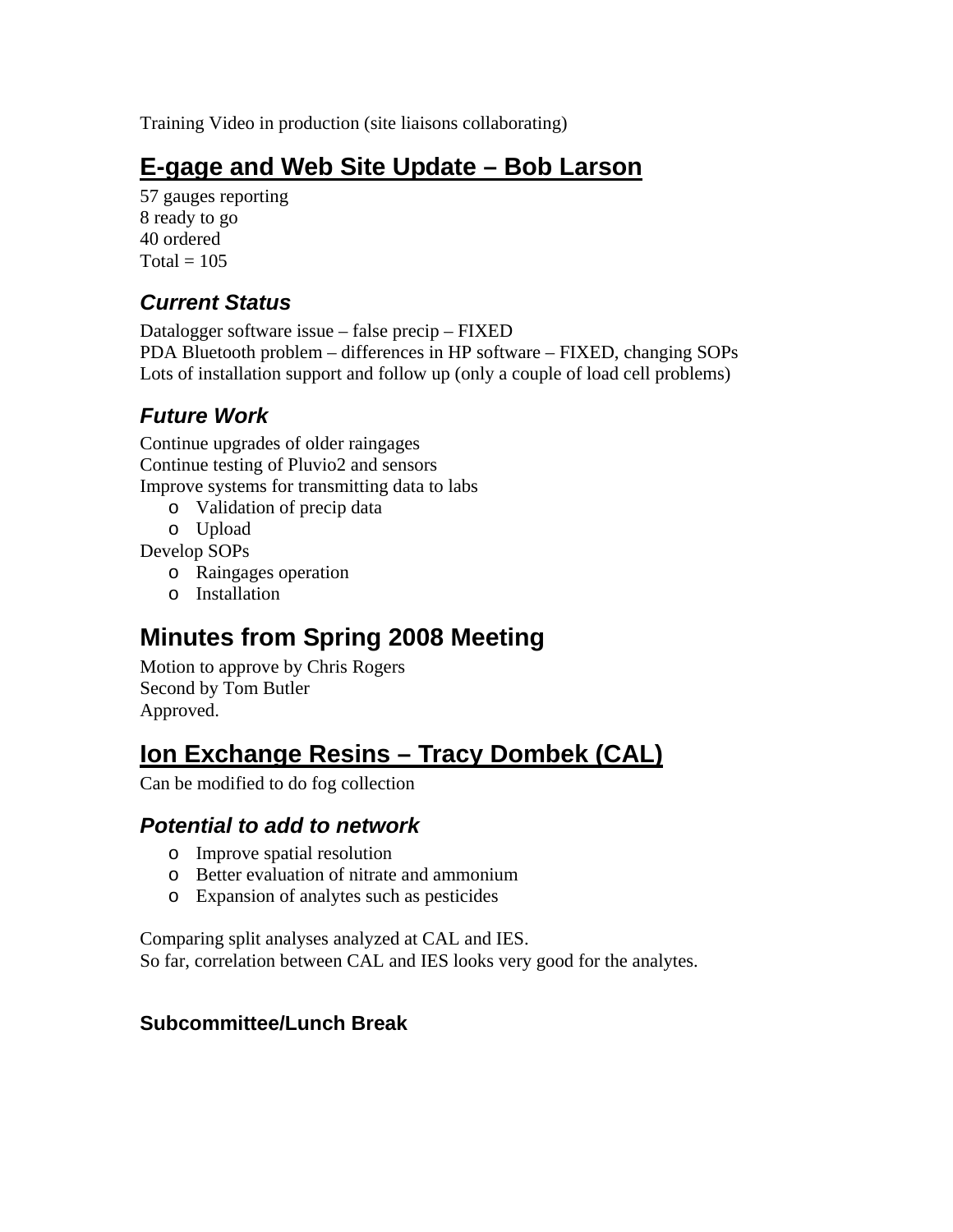## **Subcommittee Reports – See Subcommittee Minutes**

### **NOS Report – Greg Wetherbee, USGS**

**DMAS Report – Gerard Van Der Jagt, Frontier Geosciences, Inc. (HAL)** 

### **EROS Report – Andy Johnson, State of Maine**

### **CLAD Report – Doug Burns, USGS**

## **QAAG Report – Mark Rhodes, NADP PO**

#### *Completeness Criterion #4*

Clow et al. – snowpack data – maybe we do not need to put as much emphasis on Criterion #4 as we have thought.

#### Recommendation from QAAG:

- 1. Change Criterion #4 from a "requirement" to a goal. Not meeting Criterion #4 does not eliminate sites from influencing isopleths maps. However, keep Criteria 1, 2, and 3 in place, and non-attainment of 1-3 will continue to be used to censor data from influencing the isopleths maps.
- 2. Include annual map of collection efficiencies.

Aim to vote at Spring Meeting.

# **IJC – International Joint Commission – Rick Artz, NOAA**

IJC Air Quality Board

Seeking comments on Canada –United States Air Quality Agreement

- o Signed in 1991
- $\circ$  Sets SO<sub>2</sub> and NO<sub>x</sub> objectives (Annex 1)
- o Calls for scientific and technical cooperation (Annex 2)
- o Addresses ground-level ozone (ozone annex 2000)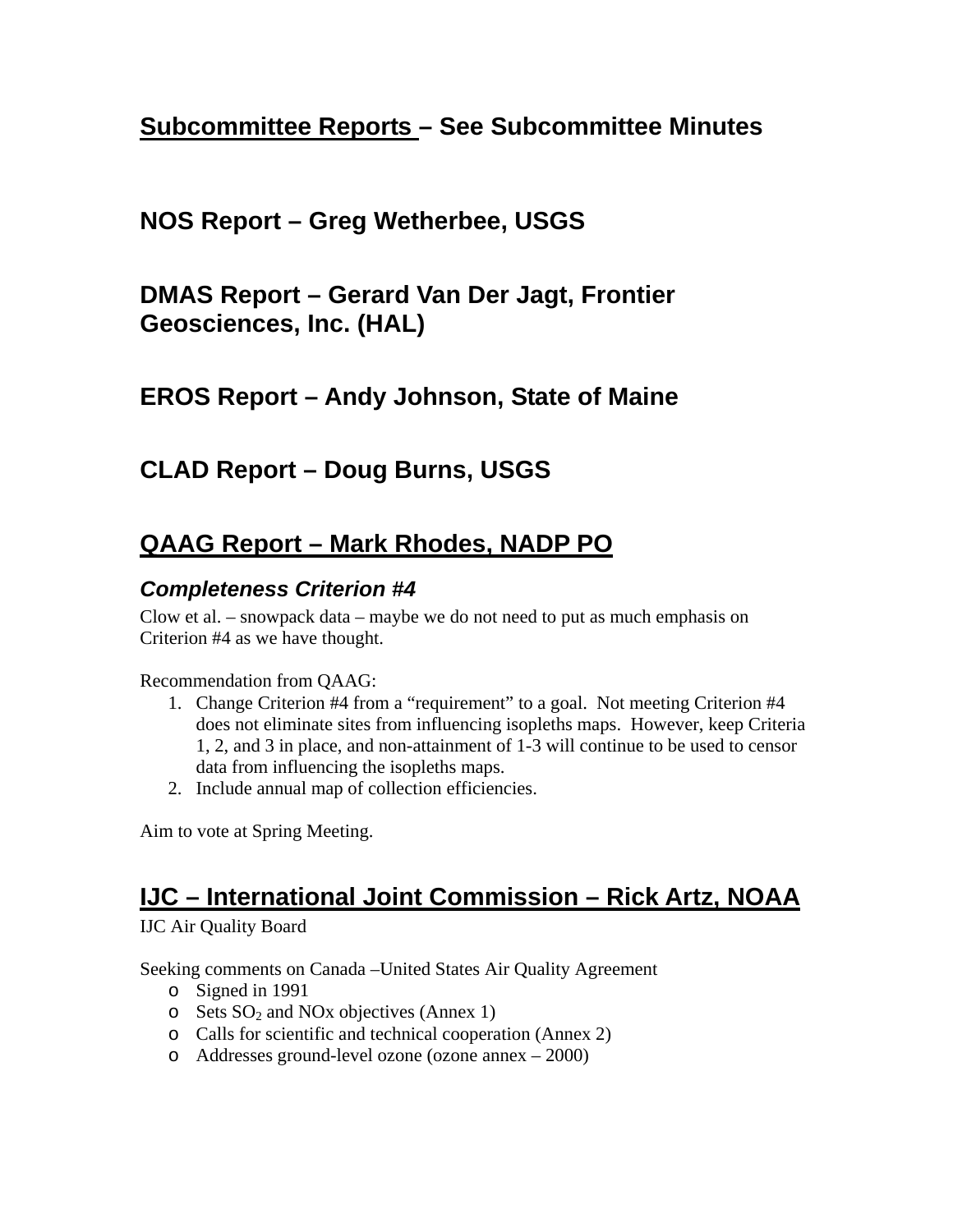Issues

- $\circ$  Objectives for SO<sub>2</sub> and NO<sub>x</sub> met, but further reductions needed
- o Progress continues to reduce NOx and VOCs emissions
- o PM annex under consideration

Public Comment

- o www.ijc.org
- o Send comments by March 27, 2009

Secretary, Canadian Section Secretary, U.S. Section IJC IJC 234 Laurier Ave West 2401 Pennsylvania Ave NW<br>22<sup>nd</sup> Floor Fourth Floor Fourth Floor Ottawa, Ontario K1P 6K6 Washington, DC 20440 Commission@ottawa.ijc.org Commission@washington.ijc.org

## **New Equipment – Mark Nilles, USGS**

Model of what we try to accomplish with

Original Aerochem and Belfort – how we got here Aerochem – no clear successor Belfort- wanted too much money

End the monopolies!

Going forward, need two raingages and two collectors.

#### *Levels of Testing:*

Phase 1 –does it work (inside) Phase 2 – does it work (outside at test site) Phase 3 – multiple sites, real network deployment

#### *Raingage*

For raingage, followed this model pretty closely.

Issue of the acceptance of the Ott Pluvio – is Ott interested in supporting NADP? Ott Pluvio<sup>2</sup> – at first glance, appears to have major advantages  $\rightarrow \infty$  what pathway to acceptance?

Integration of optical sensors Do we use optical sensor to perform other actions at the site (opening collector)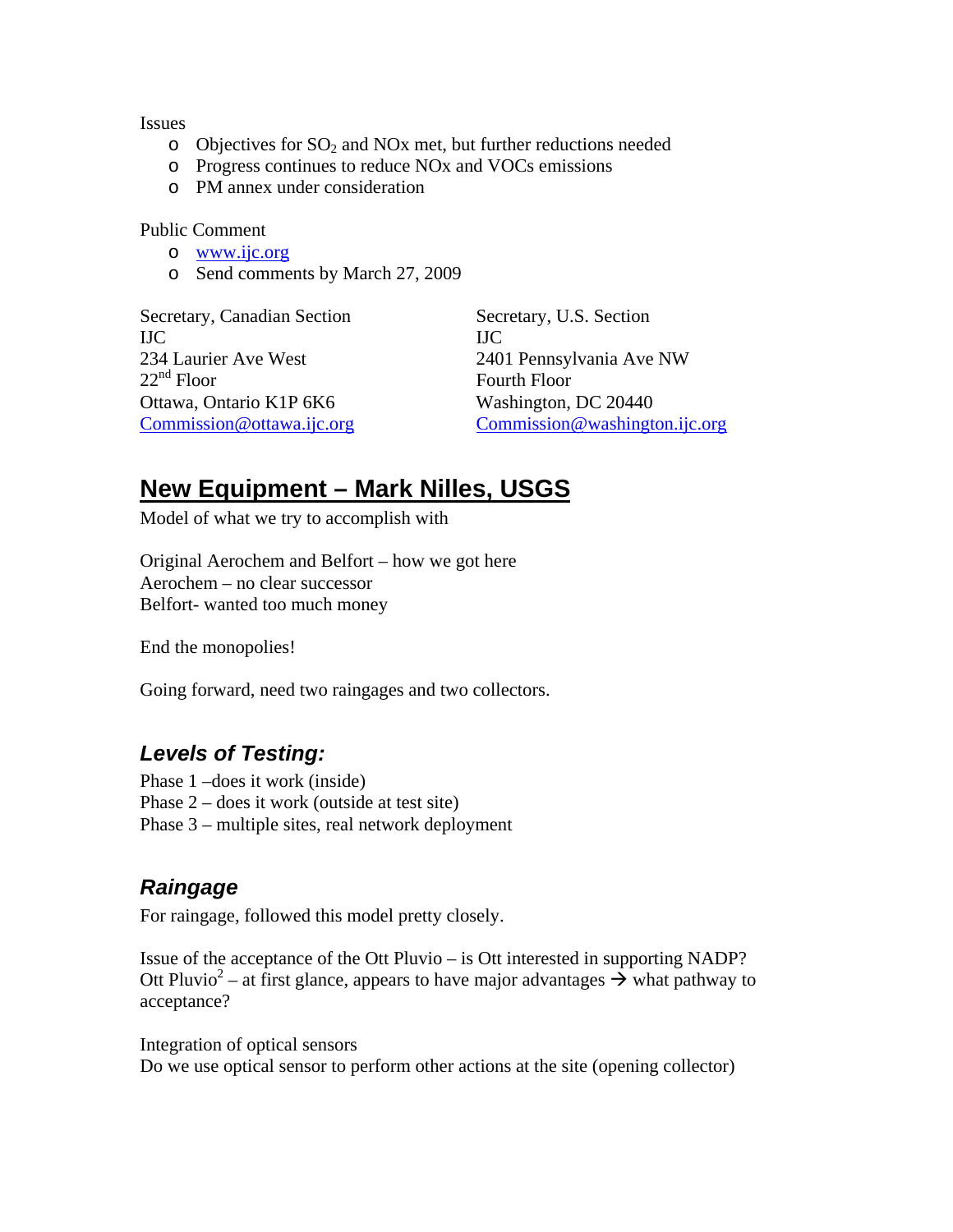Adding Geonor raingage as a third option at HCN sites, but what about testing and acceptance?

### *MDN Samplers*

N-CON MDN Sampler – most of new MDN sites Majority of older MDN sites have modified Aerochem Metrics N-CON changed optical sensor from ETI to Theis optical sensor. So, now we have a mix of three sensors in MDN: ACM grid, ETI optical, and Theis optical – a problem.

Precipitation Sensor What is the device that opens the sampler?

Is Aerochem Metrics still a viable second choice as a collector? Is there an available supply?

Exec tasked NOS at Spring meeting  $\rightarrow$  multiple optical sensors or single sensor? Bob Larson is conducting survey at IL11.

### *NTN Samplers*

Aerochem Metrics Classic (grid sensor) is the only approved sampler.

Yankee (YES) sampler does not appear to be a possibility.

Proposed N-CON/NTN sampler at Fall 2008 meeting. Testing at 11IL and 99VT.

Modifications for ACM - Linear actuator motor. ACM uses grid precip sampler exclusively, but could convert to optical sensor (which one?).

Recommendation:

- 1) N-CON that is currently being tested.
- 2) Modified Aerochem with LA drive and optical sensor.

## **NADP Fall Meeting 2009**

#### *Saratoga Springs, NY*

October 6-9, 2009

#### **Possible Topics:**

Science and Policy Fresh and updated look at acidification

# **AMI Update – Eric Prestbo, Tekran**

Site Liaison hired – USGS employee Mark Olson (1/2 time for NADP).